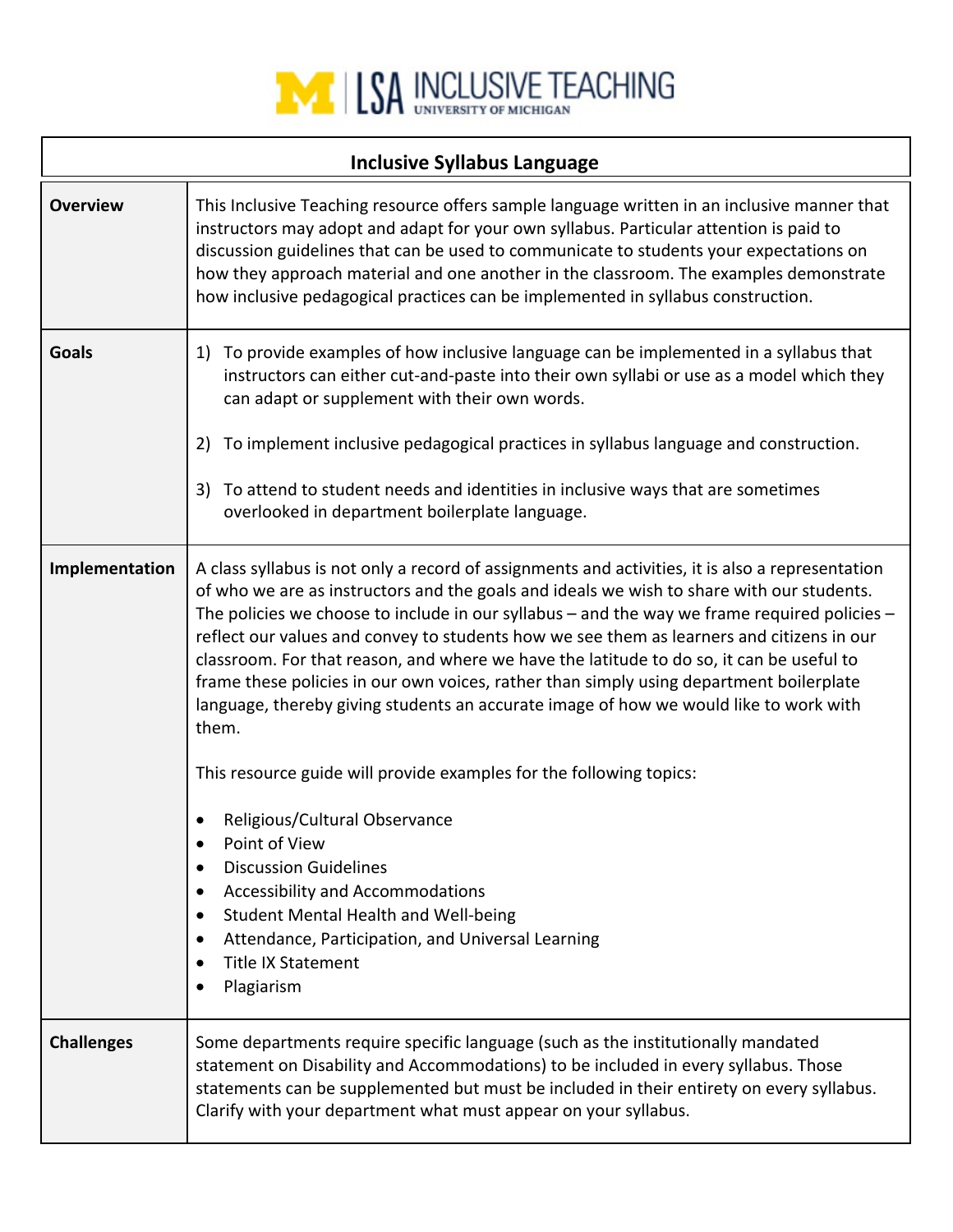| <b>Inclusive Syllabus Language Examples</b>                      |                                                                                                                                                                                                                                                                                                                                                                                                                                                                                                                                                                                                                                                                                                                                                                                                                                                                                                                                                                                                                                                                                                                                                                                                                                                                                     |  |
|------------------------------------------------------------------|-------------------------------------------------------------------------------------------------------------------------------------------------------------------------------------------------------------------------------------------------------------------------------------------------------------------------------------------------------------------------------------------------------------------------------------------------------------------------------------------------------------------------------------------------------------------------------------------------------------------------------------------------------------------------------------------------------------------------------------------------------------------------------------------------------------------------------------------------------------------------------------------------------------------------------------------------------------------------------------------------------------------------------------------------------------------------------------------------------------------------------------------------------------------------------------------------------------------------------------------------------------------------------------|--|
| <b>Religious/Cultural</b><br><b>Observance</b>                   | Persons who have religious or cultural observances that coincide with this class should let<br>the instructor know in writing (by e-mail for example) by [date]. I strongly encourage you<br>to honor your cultural and religious holidays! However, if I do not hear from you by [date],<br>I will assume that you plan to attend all class meetings.                                                                                                                                                                                                                                                                                                                                                                                                                                                                                                                                                                                                                                                                                                                                                                                                                                                                                                                              |  |
| <b>Point of View</b>                                             | The readings, class lectures, and my comments in class will suggest a particular point of<br>view. This perspective is my own and does not have to be yours! I encourage you to<br>disagree with the ideas in the readings and lectures as well as the perspectives of your<br>colleagues in the course. Please express yourself! A significant part of a college education<br>is learning about the complexity of various issues; therefore, it is important that we listen<br>and respect one another but we do not have to agree. A richer discussion will occur when<br>a variety of perspectives are presented in class for discussion.                                                                                                                                                                                                                                                                                                                                                                                                                                                                                                                                                                                                                                        |  |
| <b>Discussion</b><br><b>Guidelines</b><br>(Multiple<br>Examples) | <b>Example 1:</b> (from U-M Faculty Member Evelyn Alsutany, American Culture)<br>Class Conduct: A positive learning environment relies upon creating an atmosphere where<br>diverse perspectives can be expressed, especially in a course that focuses on pressing and<br>controversial social and political issues. Each student is encouraged to take an active part<br>in class discussions and activities. Honest and respectful dialogue is expected.<br>Disagreement and challenging of ideas in a supportive and sensitive manner is<br>encouraged. Hostility and disrespectful behavior are not acceptable. Just as we expect<br>others to listen attentively to our own views, we must reciprocate and listen to others<br>when they speak, especially when we disagree with them. However, in this class, our<br>emphasis will be on engaging in the mutual exploration of issues as presented in the<br>course readings as scholars rather than in defending the points of view we have formed<br>outside the classroom.<br><b>Example 2</b> (from U-M Faculty Member Alisse Portnoy, English)<br>In our structured and unstructured discussions and dialogues, we also will have many<br>opportunities to explore some challenging, high-stakes issues and increase our |  |
|                                                                  | understandings of different perspectives. Our conversations may not always be easy; we<br>sometimes will make mistakes in our speaking and our listening; sometimes we will need<br>patience or courage or imagination or any number of qualities in combination to engage<br>our texts, our classmates, and our own ideas and experiences. Always we will need respect<br>for others. Thus, an important secondary aim of our course necessarily will be for us to<br>increase our facility with the sometimes difficult conversations that arise inside issues of<br>social justice as we deepen our understandings of multiple perspectives - whatever our<br>backgrounds, experiences, or positions.                                                                                                                                                                                                                                                                                                                                                                                                                                                                                                                                                                            |  |
|                                                                  | <b>Example 3 (From U. of S. Carolina Center for Teaching Excellence)</b><br>In order to learn, we must be open to the views of people different from ourselves. In this<br>time we share together over the semester, please honor the uniqueness of your<br>classmates and appreciate the opportunity we have to learn from one another. Please<br>respect each other's opinions and refrain from personal attacks or demeaning comments<br>of any kind. Finally, remember to keep confidential all issues of a personal or professional<br>nature that are discussed in class.                                                                                                                                                                                                                                                                                                                                                                                                                                                                                                                                                                                                                                                                                                     |  |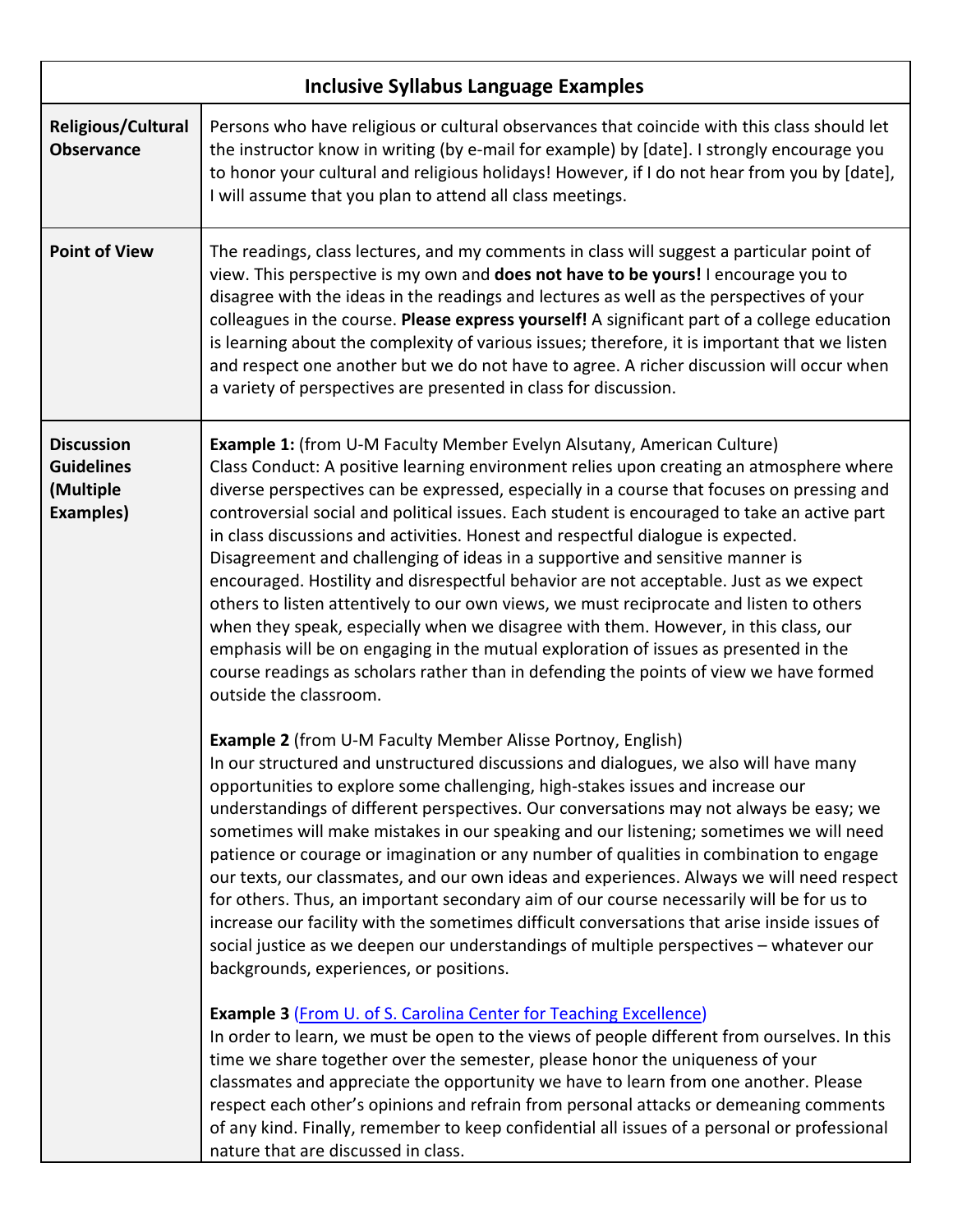| <b>Accessibility and</b><br><b>Accommodations</b>                        | If you think you need an accommodation for a disability, please let us know at your<br>earliest convenience. Some aspects of this course, such as the assignments, in-class<br>activities, or the way we teach may be modified to facilitate your participation and<br>progress. As soon as you make us aware of your needs, we can work with you, the Office<br>of Services for Students with Disabilities, or the Adaptive Technologies Computing Site to<br>help determine appropriate accommodations. We will treat any information about your<br>disability with the utmost discretion.                                                                                                                                                                                                                                                                                                                                                                                                                                                                                                                                                                                                                                                                                                                                                                                                                                                                                                                                 |
|--------------------------------------------------------------------------|------------------------------------------------------------------------------------------------------------------------------------------------------------------------------------------------------------------------------------------------------------------------------------------------------------------------------------------------------------------------------------------------------------------------------------------------------------------------------------------------------------------------------------------------------------------------------------------------------------------------------------------------------------------------------------------------------------------------------------------------------------------------------------------------------------------------------------------------------------------------------------------------------------------------------------------------------------------------------------------------------------------------------------------------------------------------------------------------------------------------------------------------------------------------------------------------------------------------------------------------------------------------------------------------------------------------------------------------------------------------------------------------------------------------------------------------------------------------------------------------------------------------------|
| <b>Student Mental</b><br><b>Health and Well-</b><br><b>Being</b>         | The University of Michigan is committed to advancing the mental health and wellbeing of<br>its students. If you or someone you know is feeling overwhelmed, depressed, and/or in<br>need of support, services are available. For help, contact Counseling and Psychological<br>Services (CAPS) at (734) 764-8312 and https://caps.umich.edu/ during and after hours, on<br>weekends and holidays, or through its counselors physically located in schools on both<br>North and Central Campus. You may also consult University Health Service (UHS) at (734)<br>764-8320 and https://www.uhs.umich.edu/mentalhealthsvcs, or for alcohol or drug<br>concerns, see www.uhs.umich.edu/aodresources. For a listing of other mental health<br>resources available on and off campus, visit http://umich.edu/~mhealth/.                                                                                                                                                                                                                                                                                                                                                                                                                                                                                                                                                                                                                                                                                                            |
| Attendance,<br>Participation, and<br><b>Universal</b><br><b>Learning</b> | Attendance and participation are highly important in this [small, collaborative, seminar-<br>style] class. If you must be absent because of an emergency or illness, please make every<br>effort to speak with me about it beforehand, if possible, or after the next class. I will<br>excuse such absences with a doctor's note or other form of official documentation. Please<br>notify me of absences due to religious observance or University sporting events as soon as<br>you can, or by the third week of the semester. Keep in mind that more than two unexcused<br>absences will begin to affect your final grade.<br>I am committed to the principle of universal learning. This means that our classroom, our<br>virtual spaces, our practices, and our interactions be as inclusive as possible. Mutual<br>respect, civility, and the ability to listen and observe others carefully are crucial to<br>universal learning. Active, thoughtful, and respectful participation in all aspects of the<br>course will make our time together as productive and engaging as possible. I will give you<br>midterm feedback on your participation.<br>If you have a particular need, please arrange a meeting with me so I can best help you<br>learn in this course. I will treat as private and confidential any information that you share. I<br>also suggest you contact Services for Students with Disabilities (SSD) at the start of the<br>semester. Please ask SSD to forward any necessary information to me. |
|                                                                          | Here is the contact information for Services for Students with Disabilities:<br>Location: G-664 Haven Hall<br>Phone: (734) 763-3000<br>Website: http://ssd.umich.edu/<br>Your success in this class is important to me. If there are circumstances that may affect<br>your performance in this class, please let me know as soon as possible so that we can work<br>together to develop strategies for adapting assignments to meet both your needs and the<br>requirements of the course.                                                                                                                                                                                                                                                                                                                                                                                                                                                                                                                                                                                                                                                                                                                                                                                                                                                                                                                                                                                                                                   |

 $\mathbf{L}$